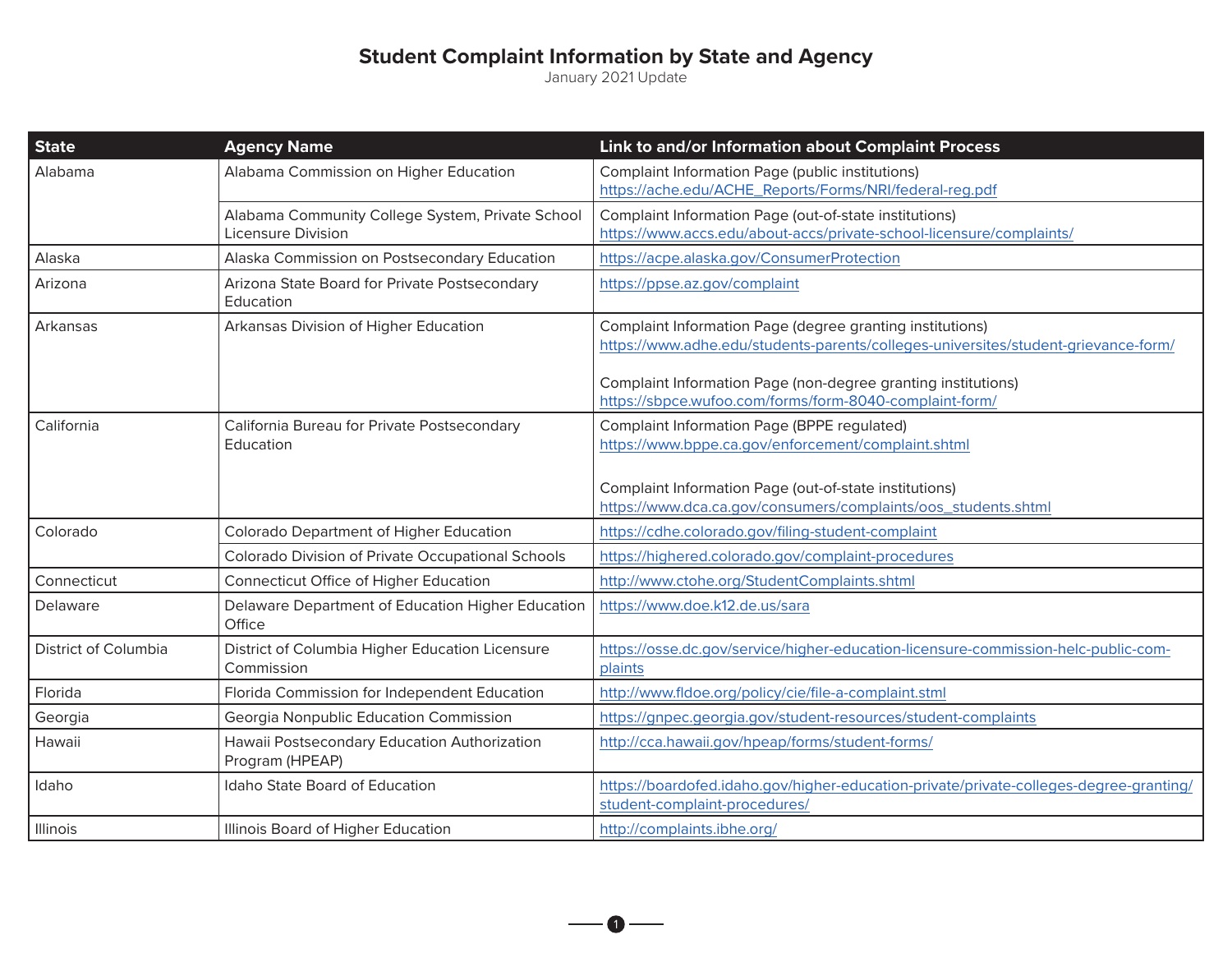| <b>State</b>  | <b>Agency Name</b>                                                                                 | Link to and/or Information about Complaint Process                                                     |
|---------------|----------------------------------------------------------------------------------------------------|--------------------------------------------------------------------------------------------------------|
| Indiana       | Indiana Commission for Higher Education                                                            | https://www.in.gov/che/student-complaints/                                                             |
|               | Indiana Office for Career and Technical Schools                                                    | https://www.in.gov/dwd/career-training-adult-ed/octs/                                                  |
| lowa          | Iowa College Student Aid Commission                                                                | https://www.iowacollegeaid.gov/StudentComplaintForm                                                    |
| Kansas        | Kansas Board of Regents                                                                            | https://kansasregents.org/academic_affairs/private_out_of_state/complaint_process                      |
| Kentucky      | Kentucky Commission on Proprietary Education                                                       | http://cpe.ky.gov/campuses/consumer_complaint.html                                                     |
|               | Kentucky Council on Postsecondary Education                                                        | http://cpe.ky.gov/campuses/consumer_complaint.html                                                     |
| Louisiana     | Louisiana Board of Regents                                                                         | https://regents.la.gov/students-parents/student-complaint-process/                                     |
|               | Louisiana Board of Regents, Proprietary Schools                                                    | http://www.regents.la.gov/assets/docs/2014/07/StudentComplaintProcedure.pdf                            |
| Maine         | Maine Department of Higher Education                                                               | https://www.maine.gov/doe/learning/highered/sara                                                       |
| Maryland      | Maryland Higher Education Commission                                                               | http://mhec.maryland.gov/institutions_training/Pages/acadaff/acadaffairsdepartments.<br>aspx           |
| Massachusetts | Massachusetts Department of Higher Education                                                       | https://www.mass.edu/forstufam/documents/Final%20DHE%20Complaint%20Policy.pdf                          |
|               | Massachusetts Division of Professional Licensure                                                   | https://www.mass.gov/how-to/file-a-complaint-against-a-division-of-professional-<br>licensure-licensee |
| Michigan      | Michigan Department of Labor and Economic<br>Opportunity (LEO)/Employment & Training               | https://www.michigan.gov/leo/0,5863,7-336-94422_2739---,00.html                                        |
| Minnesota     | Minnesota Office of Higher Education                                                               | https://www.ohe.state.mn.us/mPq.cfm?pageID=2142                                                        |
| Mississippi   | Mississippi Commission on College Accreditation                                                    | http://www.mississippi.edu/mcca/student_complaint_process.asp                                          |
|               | Mississippi Commission of Proprietary School and<br><b>College Registration</b>                    | https://www.mccb.edu/cpscr-complaints                                                                  |
| Missouri      | Missouri Department of Higher Education and<br>Workforce Development                               | https://dhewd.mo.gov/policies/documents/POLICYONCOMPLAINTRESOLUTION-re-<br>viseddraft.pdf              |
| Montana       | Montana Office of the Commissioner of Higher<br>Education                                          | https://mus.edu/che/arsa/StateAuthorization/Students.html                                              |
| Nebraska      | Nebraska Department of Education- Private<br><b>Postsecondary Career Schools</b>                   | https://www.education.ne.gov/wp-content/uploads/2017/07/PPCS_Complaint-form.pdf                        |
|               | Nebraska Coordinating Commission for<br>Postsecondary Education                                    | https://ccpe.nebraska.gov/student-complaints-against-postsecondary-institutions                        |
| Nevada        | Nevada Commission on Postsecondary Education                                                       | http://cpe.nv.gov/Students/Students_Home/                                                              |
| New Hampshire | New Hampshire Department of Education, Division of<br><b>Educator Support and Higher Education</b> | https://www.education.nh.gov/pathways-education/higher-education-new-hampshire                         |

 $-$ 0 $-$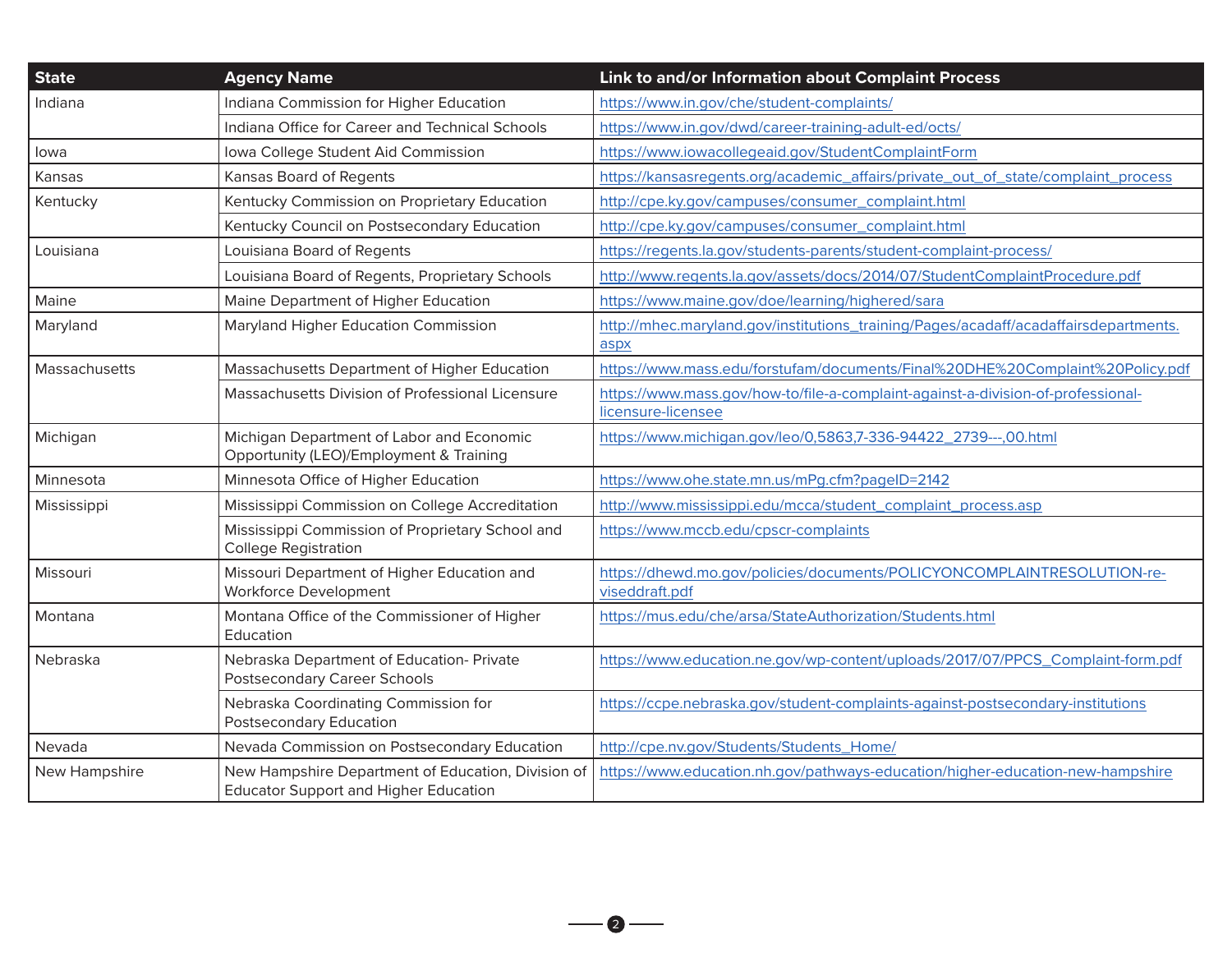| <b>State</b>      | <b>Agency Name</b>                                                                         | Link to and/or Information about Complaint Process                                                                        |
|-------------------|--------------------------------------------------------------------------------------------|---------------------------------------------------------------------------------------------------------------------------|
| New Jersey        | New Jersey Center for Occupational Employment<br>Information                               | http://lwd.state.nj.us/labor/lwdhome/coei/teu.html                                                                        |
|                   | New Jersey Office of the Secretary of Higher<br>Education                                  | https://www.state.nj.us/highereducation/OSHEComplaintInstructions.shtml                                                   |
| <b>New Mexico</b> | New Mexico Higher Education Department                                                     | https://hed.state.nm.us/students-parents/student-complaints                                                               |
| New York          | New York State Education Department                                                        | http://www.acces.nysed.gov/bpss/student-rights                                                                            |
|                   | New York Office of College and University Evaluation                                       | http://www.nysed.gov/college-university-evaluation/filing-complaint-about-col-<br>lege-or-university                      |
| North Carolina    | North Carolina Licensure and State Information                                             | https://www.northcarolina.edu/wp-content/uploads/reports-and-documents/academ-<br>ic-affairs/student_complaint_policy.pdf |
|                   | North Carolina Community College System-Office of<br><b>Proprietary Schools</b>            | http://www.nccommunitycolleges.edu/proprietary-schools                                                                    |
| North Dakota      | North Dakota University System                                                             | https://ndus.edu/state-authorization-sara/                                                                                |
|                   | North Dakota Department of Career and Technical<br>Education                               | https://www.cte.nd.gov/sites/www/files/documents/PrivatePS/NDSBCTE_Student_Com-<br>plaint_Procedure.pdf                   |
| Ohio              | Ohio Department of Higher Education                                                        | https://www.ohiohighered.org/students/complaints                                                                          |
|                   | Ohio State Board of Career Colleges and Schools                                            | http://scr.ohio.gov/ConsumerInformation/FilingaComplaint.aspx                                                             |
| Oklahoma          | Oklahoma State Regents for Higher Education                                                | http://www.okhighered.org/current-college-students/complaints.shtml                                                       |
|                   | Oklahoma Board of Private Vocational Schools                                               | https://obpvs.ok.gov/students                                                                                             |
| Oregon            | <b>Oregon Higher Education Coordinating Commission</b><br>Private Postsecondary Education  | https://www.oregon.gov/highered/about/Pages/complaints.aspx                                                               |
|                   | Oregon Higher Education Coordinating Commission                                            | https://www.oregon.gov/highered/about/Pages/complaints.aspx                                                               |
| Pennsylvania      | Pennsylvania Department of Education - Division of<br>Higher Education, Access, and Equity | https://www.education.pa.gov/Postsecondary-Adult/CollegeCareer/Pages/Stu-<br>dents-Complaints.aspx                        |
| Puerto Rico       | Puerto Rico State Department- Board of<br>Postsecondary Institutions                       | http://www.agencias.pr.gov/agencias/cepr/inicio/DocumentosCEPR/Documents/SARA/<br>SARA_Complaint_Process.pdf              |
| Rhode Island      | Rhode Island Office of the Postsecondary<br>Commissioner                                   | https://www.riopc.edu/page/student_complaint/                                                                             |
| South Carolina    | South Carolina Commission on Higher Education                                              | https://www.che.sc.gov/InstitutionsEducators/Licensing/LicensingofNon-PublicPostsec-<br>ondaryInstitutions.aspx           |
| South Dakota      | South Dakota Secretary of State                                                            | https://consumer.sd.gov/complaintform.aspx                                                                                |
| Tennessee         | Tennessee Higher Education Commission                                                      | https://www.tn.gov/thec/bureaus/student-aid-and-compliance/postsecondary-state-<br>authorization.html                     |
| Texas             | Texas Higher Education Coordinating Board                                                  | https://www.highered.texas.gov/links/student-complaints/                                                                  |
|                   | <b>Texas Workforce Commission</b>                                                          | https://www.twc.texas.gov/jobseekers/career-schools-colleges-students                                                     |